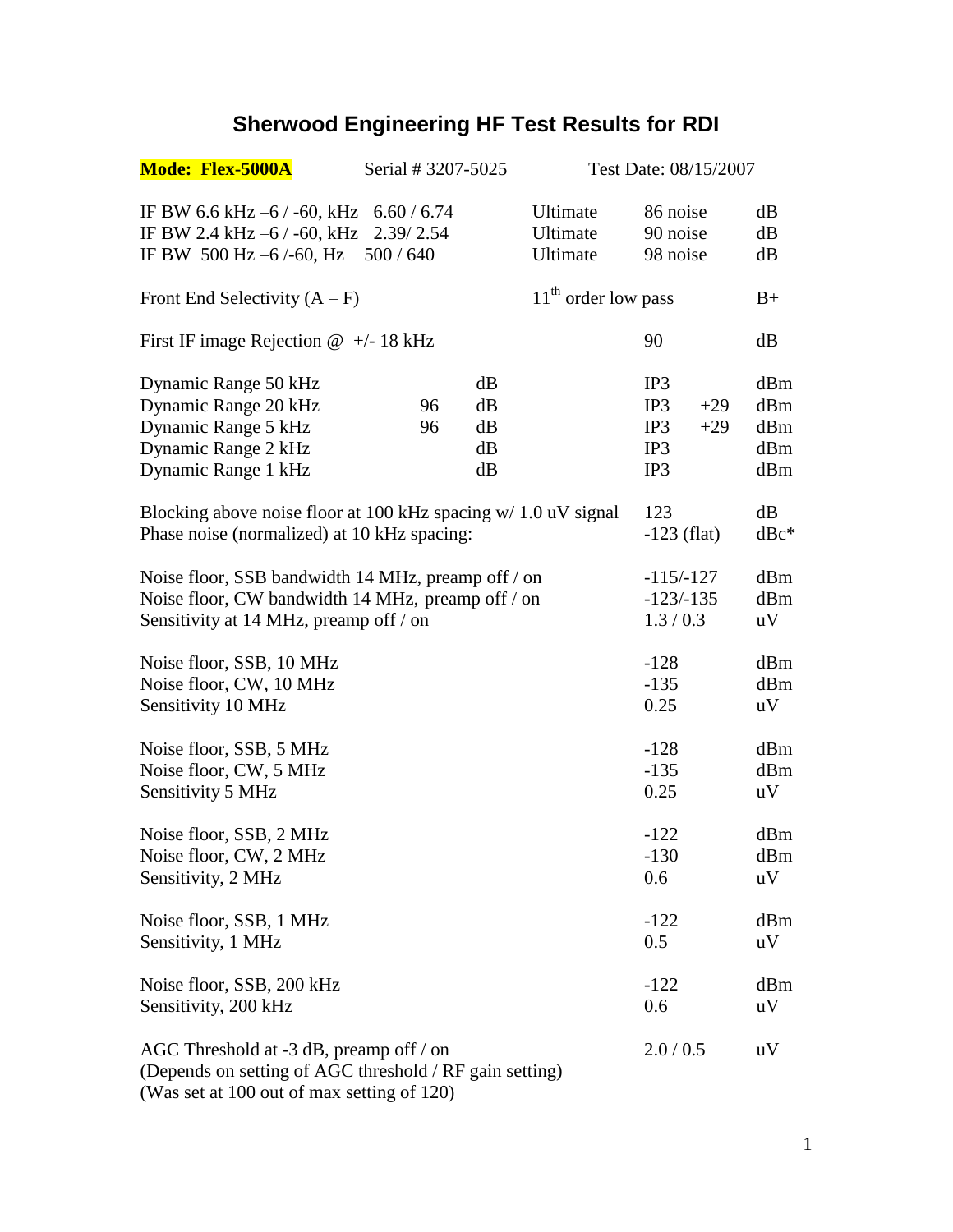| Drift                     |            |       |    |       |         | 1 Hz  |
|---------------------------|------------|-------|----|-------|---------|-------|
| Notch filter (auto notch) |            |       |    |       |         | 35 dB |
| Preamp                    |            |       |    |       |         | 16 dB |
| Attenuator                |            |       |    |       |         | None  |
| Distortion:               | <b>SSB</b> |       | AM |       | AM Sync |       |
| $100$ Hz $< 0.1$          | $\%$       | < 0.3 | %  | < 0.3 | $\%$    |       |
| $200$ Hz $< 0.1$          | $\%$       | < 0.3 | %  | < 0.3 | %       |       |
| 400 Hz $< 0.1$            | %          | < 0.3 | %  | < 0.3 | $\%$    |       |
| 1 kHz $< 0.1$             | $\%$       | < 0.3 | %  | < 0.3 | %       |       |
| 2 kHz $< 0.1$             | $\%$       | < 0.3 | %  | < 0.3 | $\%$    |       |
| 3 kHz < 0.1               | $\%$       | < 0.3 | %  | < 0.3 | $\%$    |       |

\*Phase noise:

The phase noise shows a flat characteristic to at least 100 kHz, rather than falling off at 6 dB per octave. The factory believes this problem is caused by jitter in the A/D clock.

## Comments:

The Flex Radio SDR-5000A is the next iteration following from the SDR-1000 transceiver. Introductory pricing of the 100 watt version was \$2499.00, with the regular pricing as of October 2, 2007 at \$2799.00. The older 1000 was tested for comparison purposes only, since it was discontinued when the 5000 was announced. SDR stands for Software Defined Radio.

The SDR-5000A has only one Firewire connection between the radio "box" and the computer. A Firewire driver must be installed before the 5000A is connected, and then the PowerSDR software installation must be run.

How did the SDR-5000A perform in the lab? Filter ultimate rejection was phase noise limited between 86 and 98 dB, depending on mode / filter bandwidth. The skirts were as close to vertical as one could ever hope for.

As this is radio converts RF directly to the 9 kHz DSP IF, the 18 kHz image rejection was a respectable 90 dB.

Due to the design of the radio, the dynamic range is constant, regardless of signal spacing. There is no up-conversion or first-IF filter ahead of a  $2<sup>nd</sup>$  or  $3<sup>rd</sup>$  mixer. The receiver measured 96 dB, phase noise limited, at both 20 and 5 kHz test spacings. The factory spec is somewhat higher, but uses a different test method.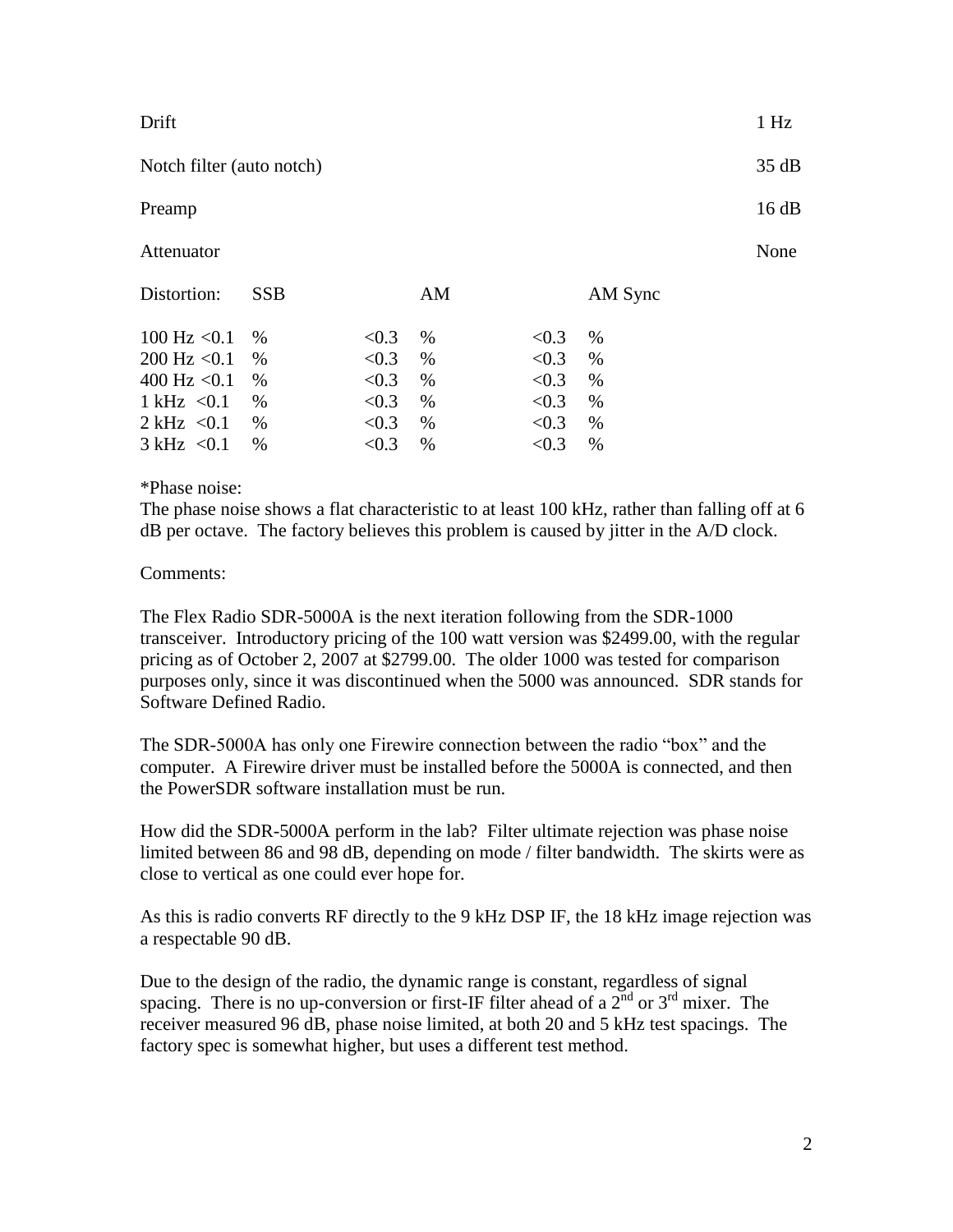Blocking was a rather low number, in comparison to the other parameters, which were excellent. Phase noise normally falls off with greater frequency separation, but in the case of the 5000A, the noise was constant, at least out to 100 kHz.

As with many software run radios, this radio can be a knob-twiddlers delight. Actually in this case, the changes are on the computer screen. The only area the reviewer felt compelled to play with the settings was on the AGC, in order to slow it down to be less aggressive. Even the Long AGC setting was too fast for the reviewer on weak signals. As with the review of the ICom R9500, listening to S5 signals in S5 static (QRN) was more annoying than in a pure analog receiver. This problem may possibly be mitigated by further adjustment of the AGC attack and decay settings.

Tuning the radio is generally done with a mouse, often by sliding the background frequency on top of the IF passband. One can also enter in a discrete frequency, or tune with the mouse wheel. The step size is completely adjustable in decades from 1 MHz per step down to 1 Hz per step. One can also place the cursor on a frequency digit, and use the mouse wheel to step the radio in larger steps, without having to change the default step size.

The SDR-5000A was tested with a both the DC7600 and a slightly newer DC7700 Core-2 Duo, with 2.13 GHz dual cores and 2 GB of ram. Many programs today do not utilize dual cores particularly well, and this may also be true of the PowerSDR software. While the CPU utilization of the Flex 5000A was under 20% with both PCs, at times, when tuning the radio rapidly, the 5000A would freeze for a moment. According to the manual, adjustments to buffer size can minimize this issue, but the reviewer was not successful in mitigating the problem.

A major feature of the high-end Icom radios, and most computer-controlled radios, is the inclusion of a spectrum scope. The scope in the SDR-5000A is outstanding in its resolution. The fidelity of a SSB signal is obvious on the screen. If the audio on screen is extends beyond the selected bandwidth, it is clear that selecting a wider filter may be desirable. A muffled signal also shows up on screen, with few high frequency components. Depending on the span setting, signals as close together as 100 Hz can be clearly resolved on screen. A carrier basically shows up as a vertical "stick".

Distortion was extremely low, and in the case of the AM measurements, was measuring the distortion of the modulated generator.

The 5000 offers AM sync, and passband tuning on AM. One simply sides the passband around on screen to adjust the passband position. The AM sync mode held lock well during selective fades. It was best to start with the passband centered, and then when one desires to listen to a station for an extended time, adjust the passband tuning after the signal is locked. Tuning would normally be done with the sync turned off to avoid heterodynes from an out-of-lock condition.